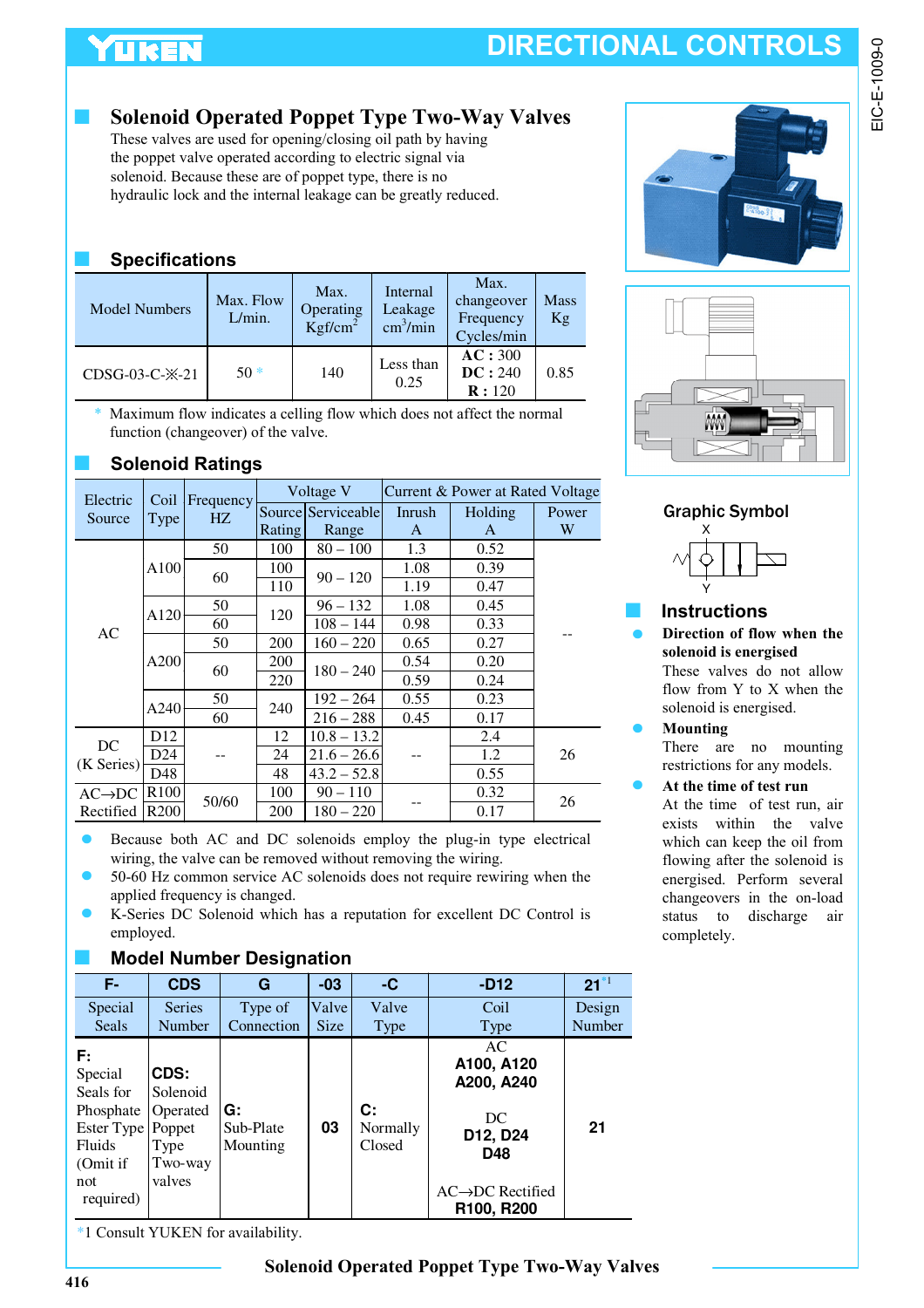## **LIKEN**

# **DIRECTIONAL CONTROLS**

#### **Mounting Bolts**

| <b>Numbers</b> | Valve Model Socket Head<br>Cap Screws | Oty. | <b>Mounting Bolt</b><br><b>Ordering Code</b> |
|----------------|---------------------------------------|------|----------------------------------------------|
| $CDSG-03$      | $M6x60$ Lg.                           |      | BKCDSG-03-21                                 |

#### **Pressure Drop**



**Solenoid Operated Poppet Type Two-Way Valves**

**Solenoid Operated Poppet Type Two-Way Valves**

**Solenoid Operated Poppet** Type Two-Way Valves

**E**